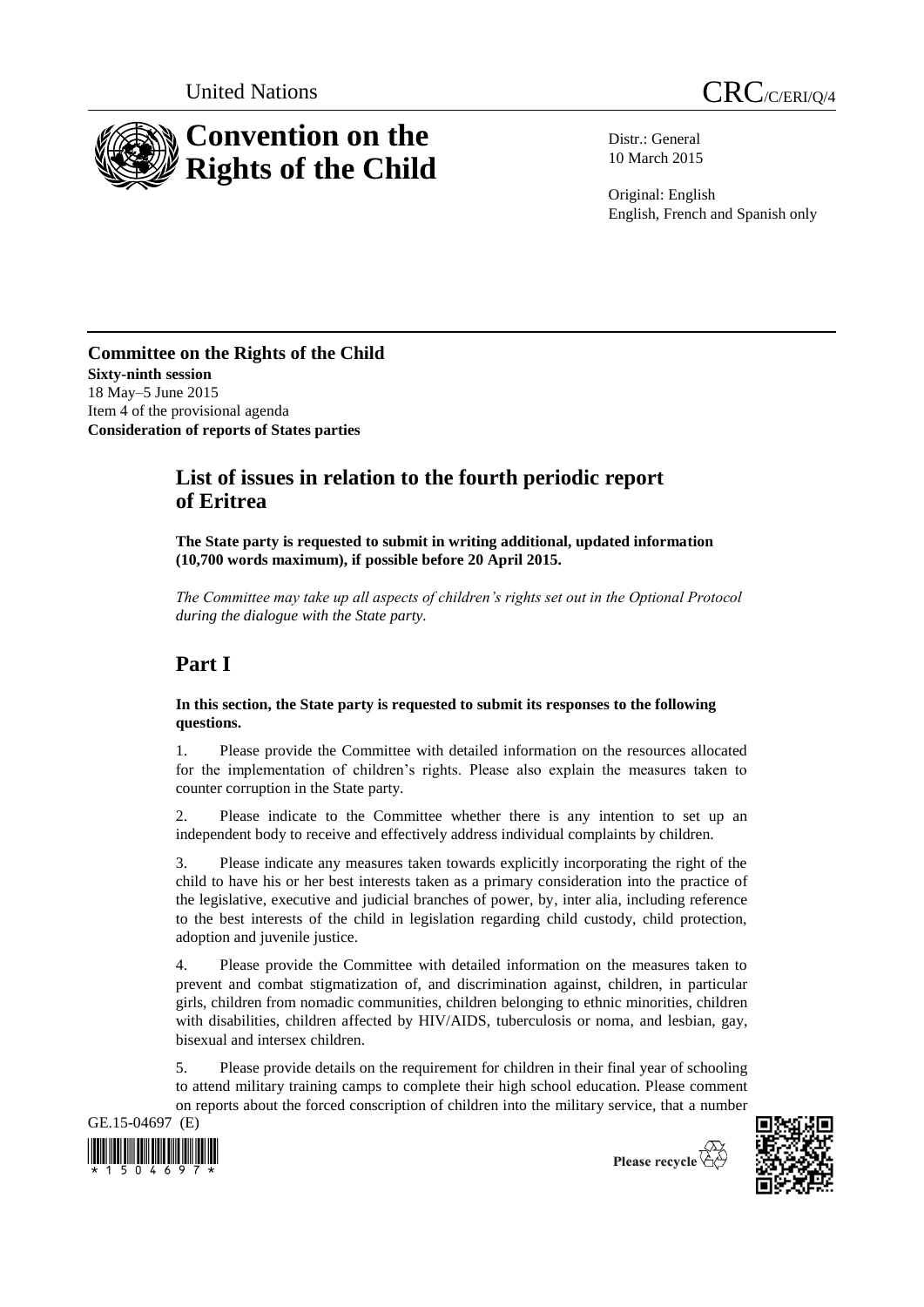of under-18s are currently serving in the Eritrean Defence Force, and about the frequent practice of *Giffa*.

6. Please comment on the reported shooting of 13 children at the border in September 2014. Please indicate what measures are being taken to discontinue the current "shoot to kill" policy. Please also comment on reports that children captured while trying to flee the country are held without charge or trial, are subjected to torture, including sexual abuse, are sometimes given extrajudicial prison sentences and are taken to military training camps.

7. Please comment on reports that children are abducted by the military and, with the help of the State party's border surveillance, smuggled into other countries, where they are imprisoned, tortured or sexually abused in order to obtain ransoms from their relatives, who are threatened with the sale of the children to human traffickers.

8. Please provide information on any measures taken to ensure that children's views are given due consideration in all questions concerning them. Please provide the Committee with further detailed information on the statement in paragraph 127 of the State party report that Eritrean children who come from different ethnic groups have opportunities to air their views and opinions in situations where these are heard and respected.

9. Please inform the Committee of the steps taken to reinitiate the birth registration system. Please also indicate the availability of mobile registration units, especially in rural and remote areas, placing particular focus on access for nomadic communities, internally displaced persons and persons living in refugee camps.

10. With regard to corporal punishment, please inform the Committee of any progress made towards abolishing the right of correction or discipline and the right to administer lawful and reasonable chastisement. The Committee notes that some measures have been taken to promote alternative forms of discipline in the school context; however please indicate any awareness-raising efforts with regard to alternative measures targeting families.

11. Please inform the Committee of any steps taken to criminalize marital rape. Please also indicate the measures taken, if any, to eliminate gender-based violence, and the number of shelters, including in remote and rural areas, to which women and children who are subjected to violence have access.

12. Please provide the Committee with further detailed information on the measures taken to strengthen the implementation of Proclamation No. 158/2007 banning female genital mutilation (FGM), mentioned in paragraph 211 of the State party report, such as a national plan of action or increased information campaigns. Please also elaborate on the measures taken towards providing retraining and alternative sources of income for FGM practitioners.

13. Please indicate the measures taken for the implementation of Proclamation No. 1/1991, prohibiting child marriage under the age of 18 years. With reference to paragraph 208 of the State party report, please also indicate whether there is any intention to abolish the legal exception of 14 years for girls and 16 years for boys to the minimum age of marriage. Please provide further details on the sensitization programmes to curb early marriage, mentioned in paragraph 208 of the State party report.

14. Please provide the Committee with information on the safeguards currently in place to prevent the sale of children through illegal adoptions and on any steps taken towards ratification of the Hague Convention on Protection of Children and Co-operation in Respect of Intercountry Adoption.

15. Please provide information on the measures taken to include children with disabilities in all sectors of society, including the school environment, and to undertake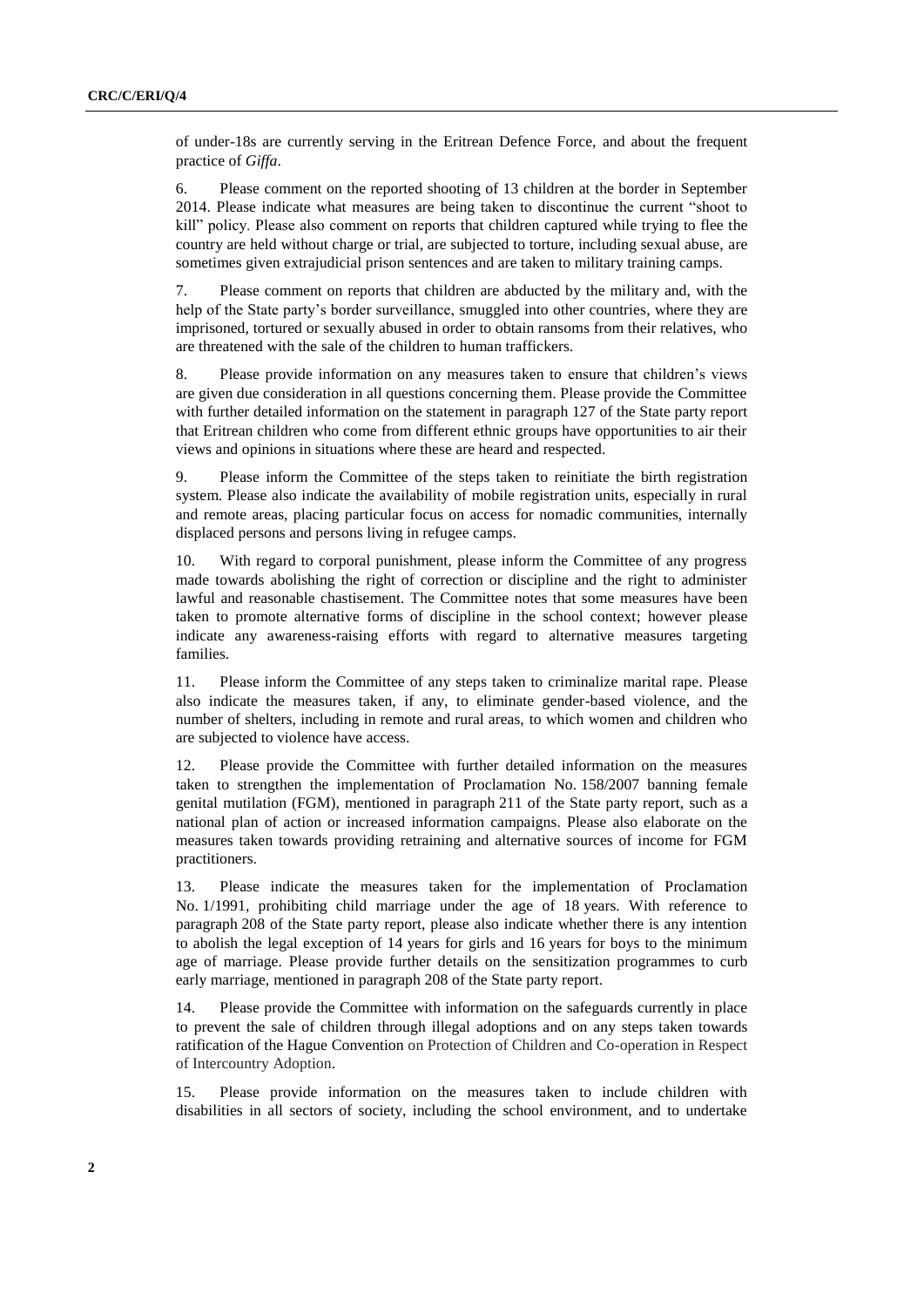long-term awareness-raising programmes in order to combat negative social attitudes towards children with disabilities.

16. Please indicate the measures taken to further reduce the still high rate of maternal and neonatal mortality, and the large number of children suffering from stunted growth. Please also indicate to the Committee the current budget allocated to child health.

17. Please indicate the measures taken to tackle the impact of noma, which predominantly affects malnourished children up to the age of 6. In addition, please indicate whether the State party has taken any initiatives to ask external partners such as the World Health Organization (WHO) or the United Nations Children's Fund (UNICEF) for help and support to combat the disease.

18. Please elaborate on efforts made to combat poverty, including the close collaboration with external partners such as UNICEF or WHO.

19. Please indicate the measures taken to increase the number of children currently attending school and to improve access to school for children from nomadic communities, in particular regarding the provision of sufficient learning materials and qualified teachers, and of safe drinking water and sanitation. Please also provide information on the outcome of the measures taken to increase girls' school attendance and achievement, mentioned in paragraph 341 of the State party report, and indicate the number of girls who have benefited from those measures. In addition, please indicate any efforts made towards providing all schools with separate sanitation facilities for boys and girls, to prevent girls from missing school when they are menstruating.

20. Please comment on reports that students who refuse to participate in military training are not allowed to sit their leaving examination or receive the school-leaving certificate, are denied access to further education and have their student identity documents taken away.

21. Please indicate the measures taken to provide support to children in street situations and to study the root causes of the problem. Please also comment on reports of several cases of children in street situations being rounded up and imprisoned and beaten by the police.

22. Please inform the Committee of the measures taken to prevent and combat child labour, and provide the Committee with further detailed information on the *Maetot*  programme and how it complies with the State party's prohibition of child labour, mentioned in paragraph 22 of the State party's report.

23. Please inform the Committee of the measures taken, if any, towards establishing a specialized juvenile justice system or courts for children.

### **Part II**

**In this section the Committee invites the State party to briefly (three pages maximum) update the information presented in its report with regard to:**

- (a) New bills or laws, and their respective regulations;
- (b) New institutions (and their mandates) or institutional reforms;

(c) Recently introduced policies, programmes and action plans and their scope and financing;

(d) Recent ratifications of human rights instruments.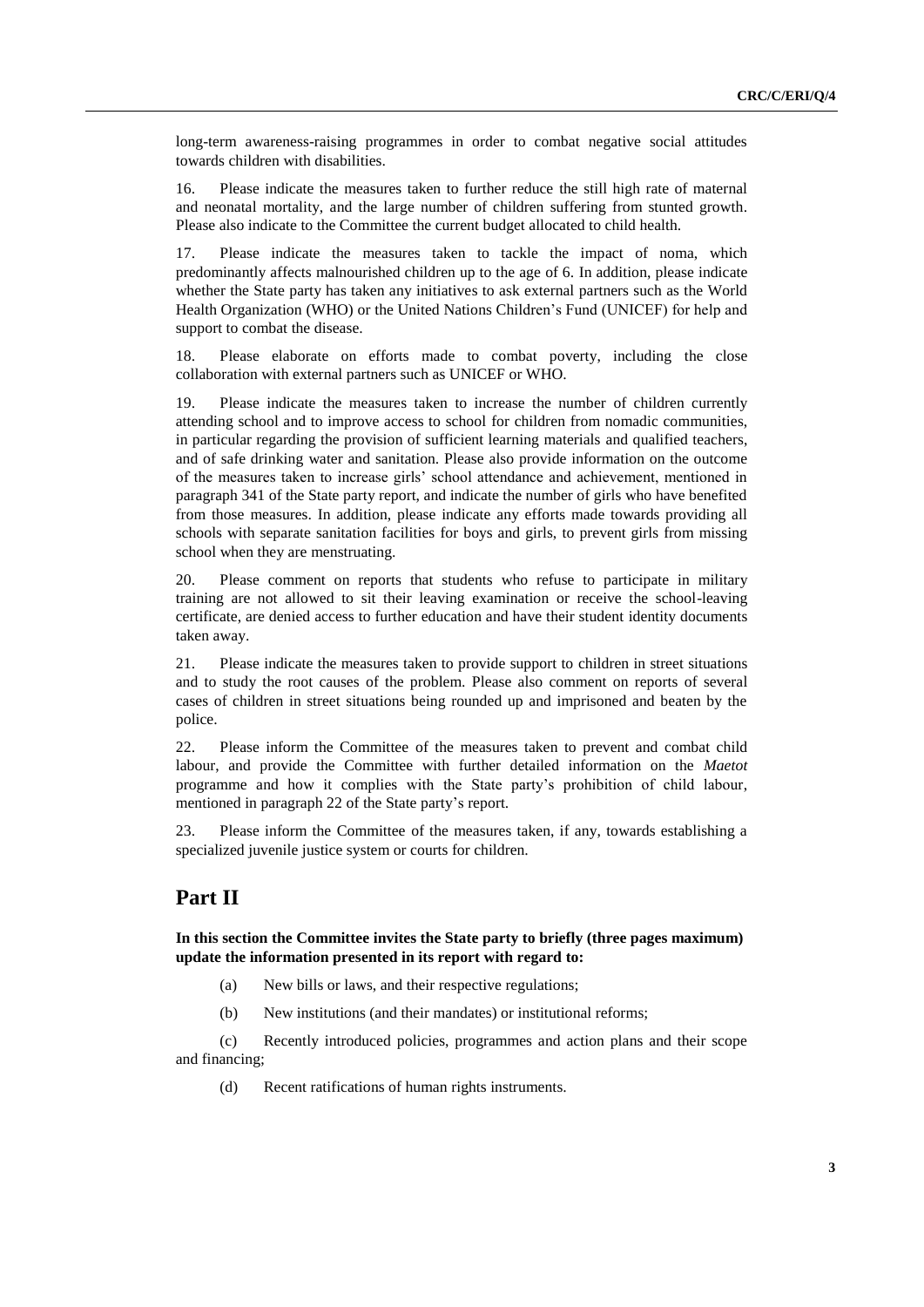### **Part III**

#### **Data, statistics and other information, if available**

24. Please provide consolidated budget information for the last three years on budget lines regarding children and social sectors, by indicating the percentage of each budget line in terms of the total national budget and gross national product, and geographical allocation.

25. Please provide, if available, updated statistical data (disaggregated by age, sex, ethnic origin, national origin, geographical location, and socioeconomic status) for the past three years on:

- (a) Children in military camps;
- (b) Child recruitment into the national armed forces;
- (c) Children being killed or captured while trying to flee the country;
- (d) Child marriage;
- (e) Female genital mutilation;

(f) Children hurt or killed by stepping on unexploded devices, and the number of children sensitized on the topic.

26. Regarding the situation of children deprived of a family environment, please provide data disaggregated by age, sex, socioeconomic background, ethnic origin and geographical location, covering the past three years, on the number of children:

(a) Separated from their parents;

(b) Separated from their parents because of their parents' forced conscription into military service

- (c) Living in child-headed households;
- (d) Placed in institutions;
- (e) Placed with foster families;
- (f) Adopted domestically or through intercountry adoptions.

27. Please provide data, disaggregated by age, sex, type of disability, ethnic origin and geographical location, for the past three years, on the number of children with disabilities:

- (a) Living with their families;
- (b) In institutions;
- (c) Attending regular primary schools;
- (d) Attending regular secondary schools;
- (e) Attending special schools;
- (f) Out of school;
- (g) Abandoned by their families.

28. Please provide data, disaggregated by, inter alia, age, sex, socioeconomic background, geographical location and ethnic origin, for the past three years, on:

(a) The enrolment and completion rates, in percentages, of the relevant age groups in pre-primary schools, in primary schools and in secondary schools;